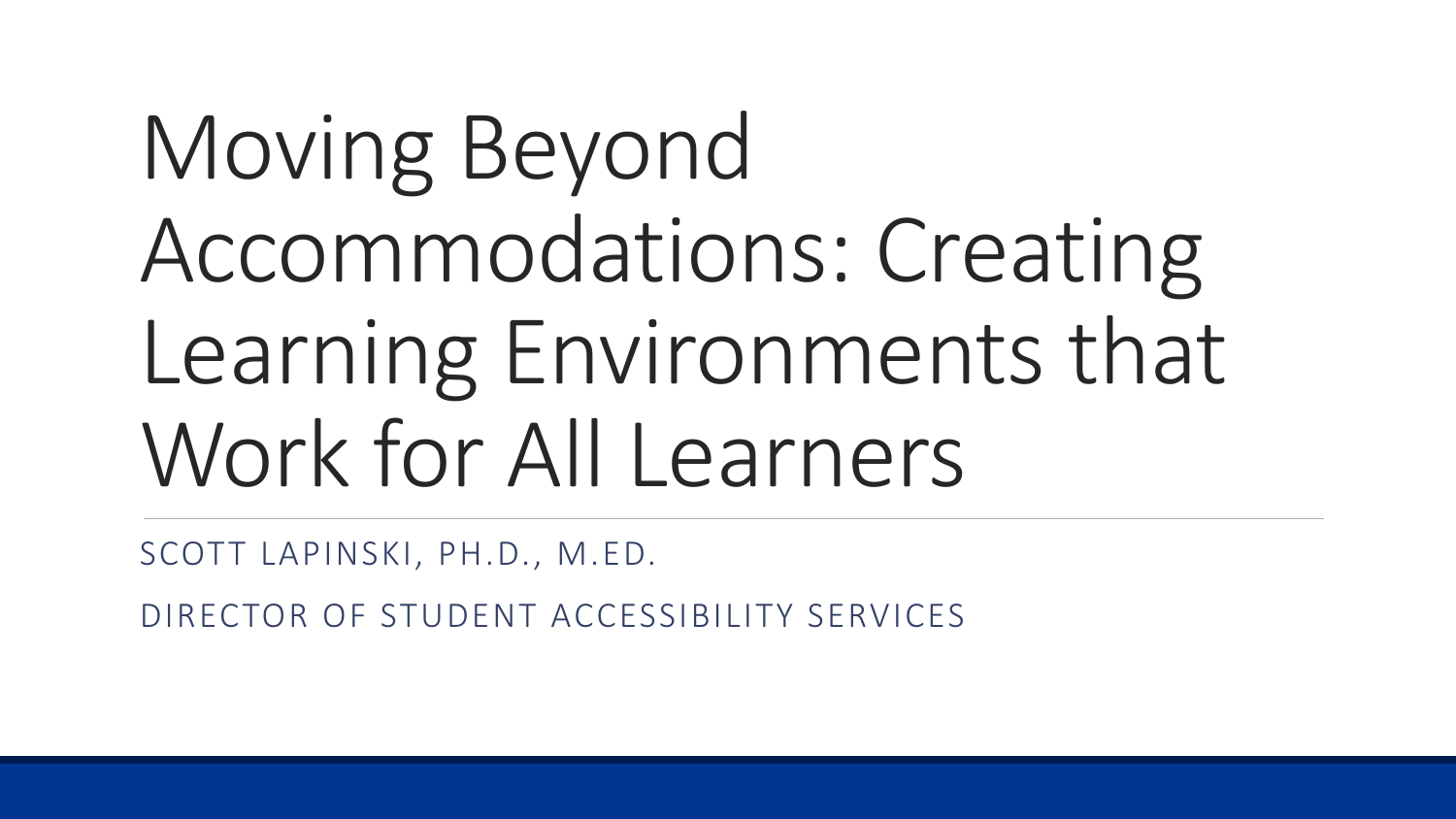

University of<br>New Hampshire

## Brief Introduction

Scott Lapinski

Director of Student Accessibility Services at UNH

Been at UNH since July

Background in teaching and curriculum and instruction

Former LEND Fellow

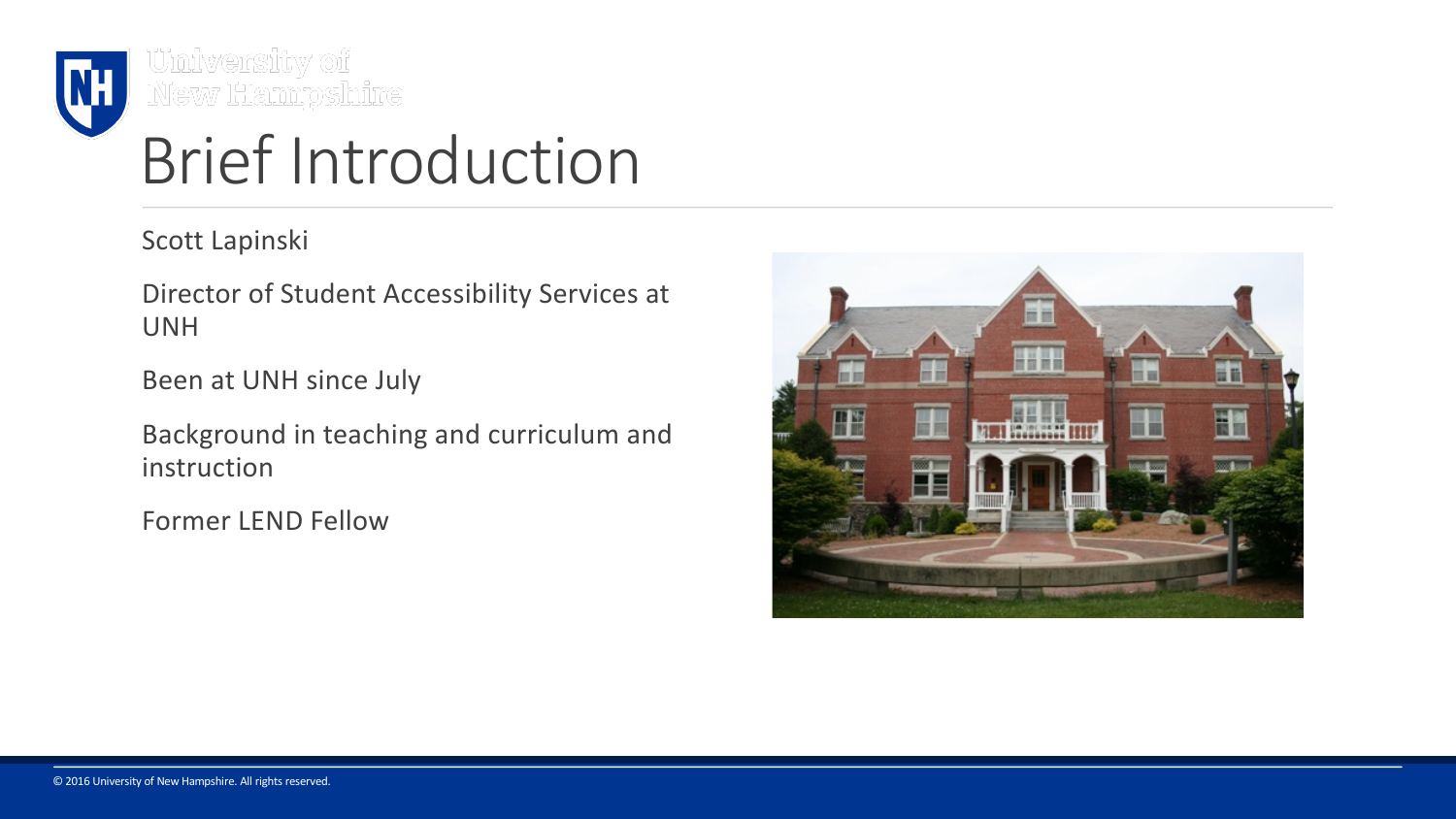

<u>University of</u> New Hampshire

## What We Will Cover Today

- What are Accommodations?
	- ◦Defining accommodations
	- Types of accommodations
	- ◦Accommodation approval process
	- ◦Accommodation letters

How Come Accommodations Aren't Enough?

◦Accommodations are individual, process based, limited, general, reactive, static

How Can We Move Beyond Accommodations?

- Support students in navigating the current accommodations process
- ◦Individualize without marginalizing
- ◦Consider how accommodations can be flipped into universal supports
- ◦Proactively plan to address barriers to student learning

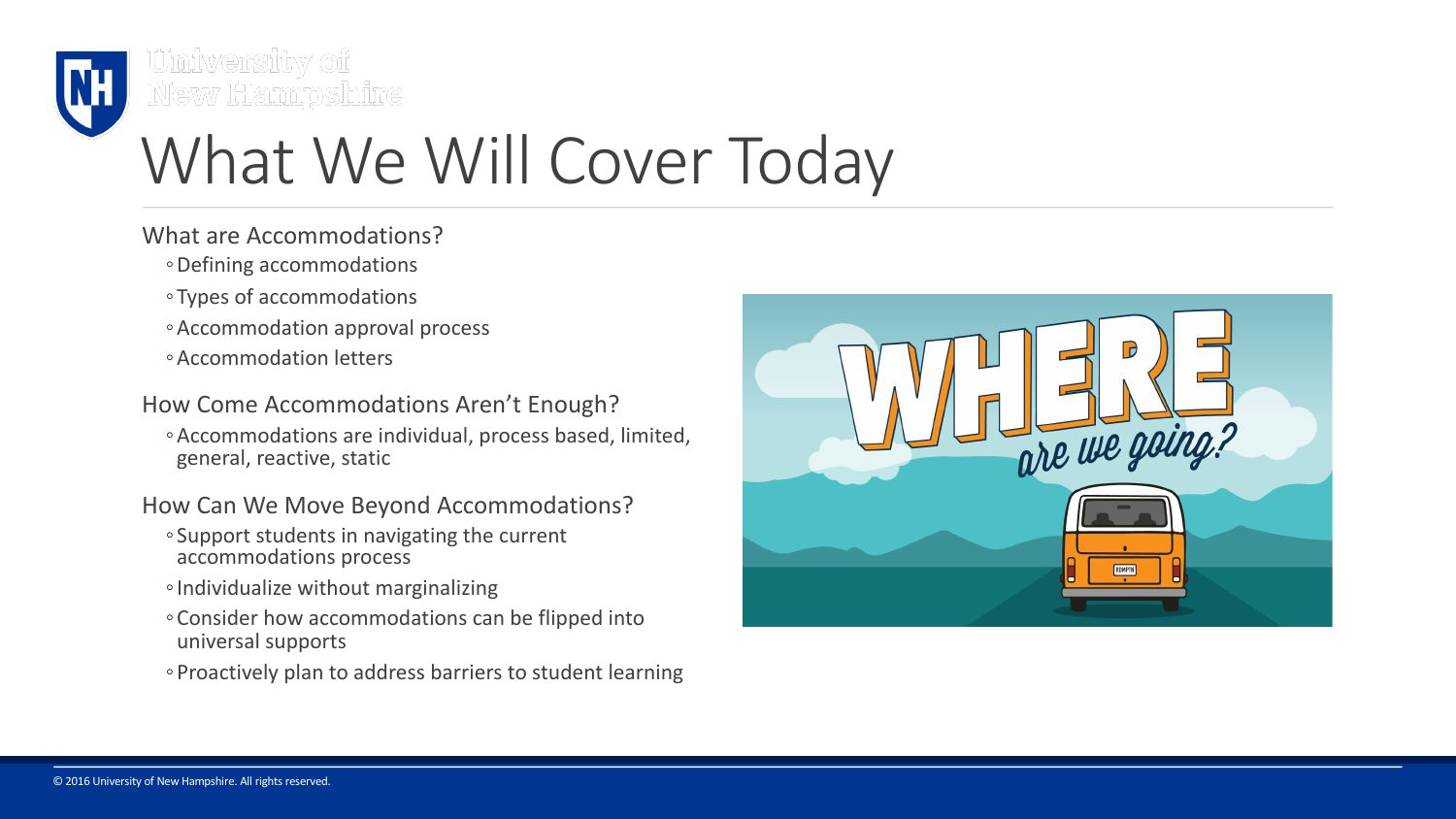# What Are Accommodations?

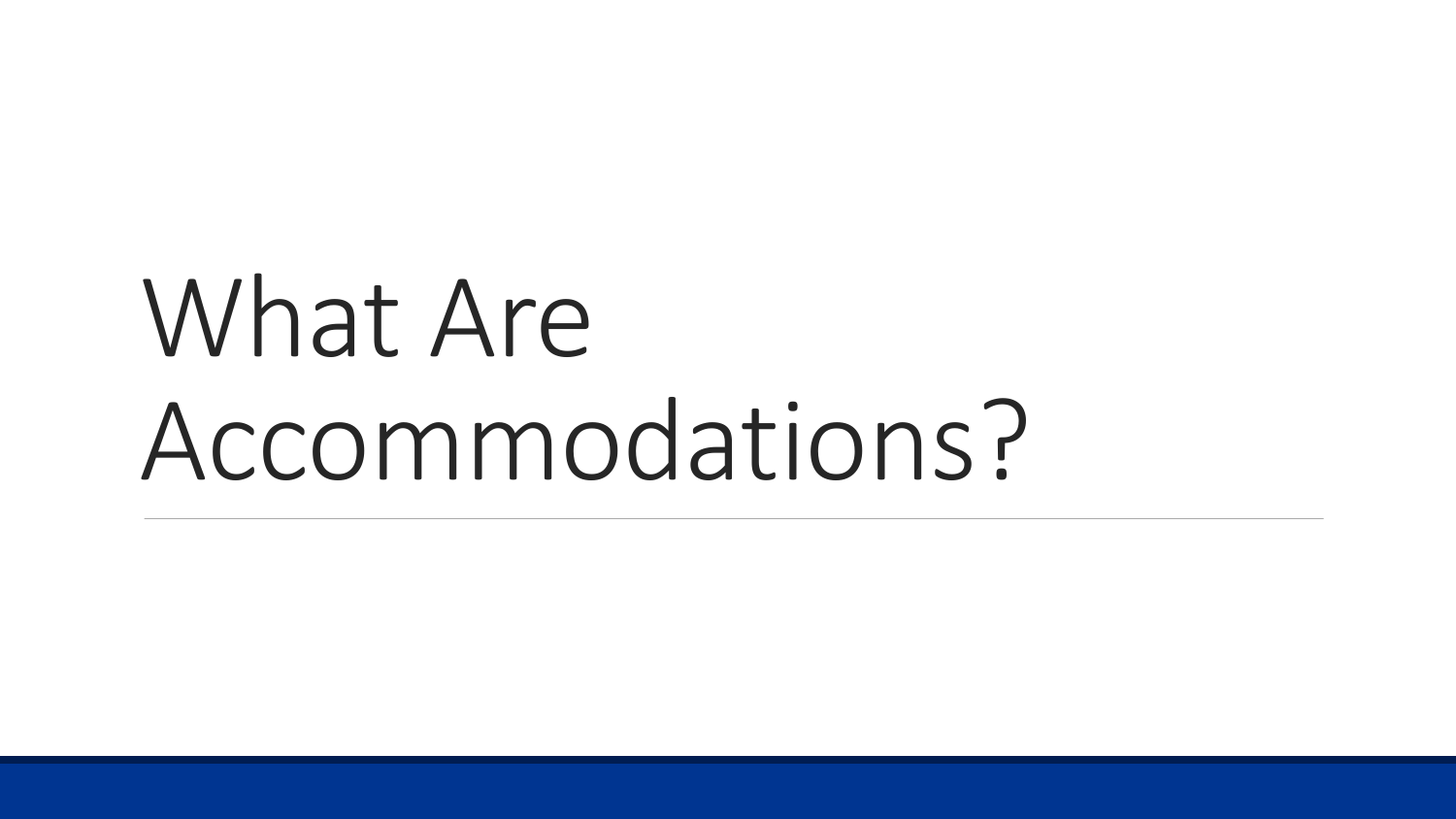

<u>University of</u> New Hampshire

## Accommodations…

Are changes that remove specific barriers to learning while ensuring essential requirements are still met

- Don't change what is learned, but how it is learned
- Are related to accessing, expressing, or engaging with learning in different ways

Meet a specific functional need of the student

Should not be confused with modifications to requirements

Are approved through an interactive accommodations process (at UNH through SAS)